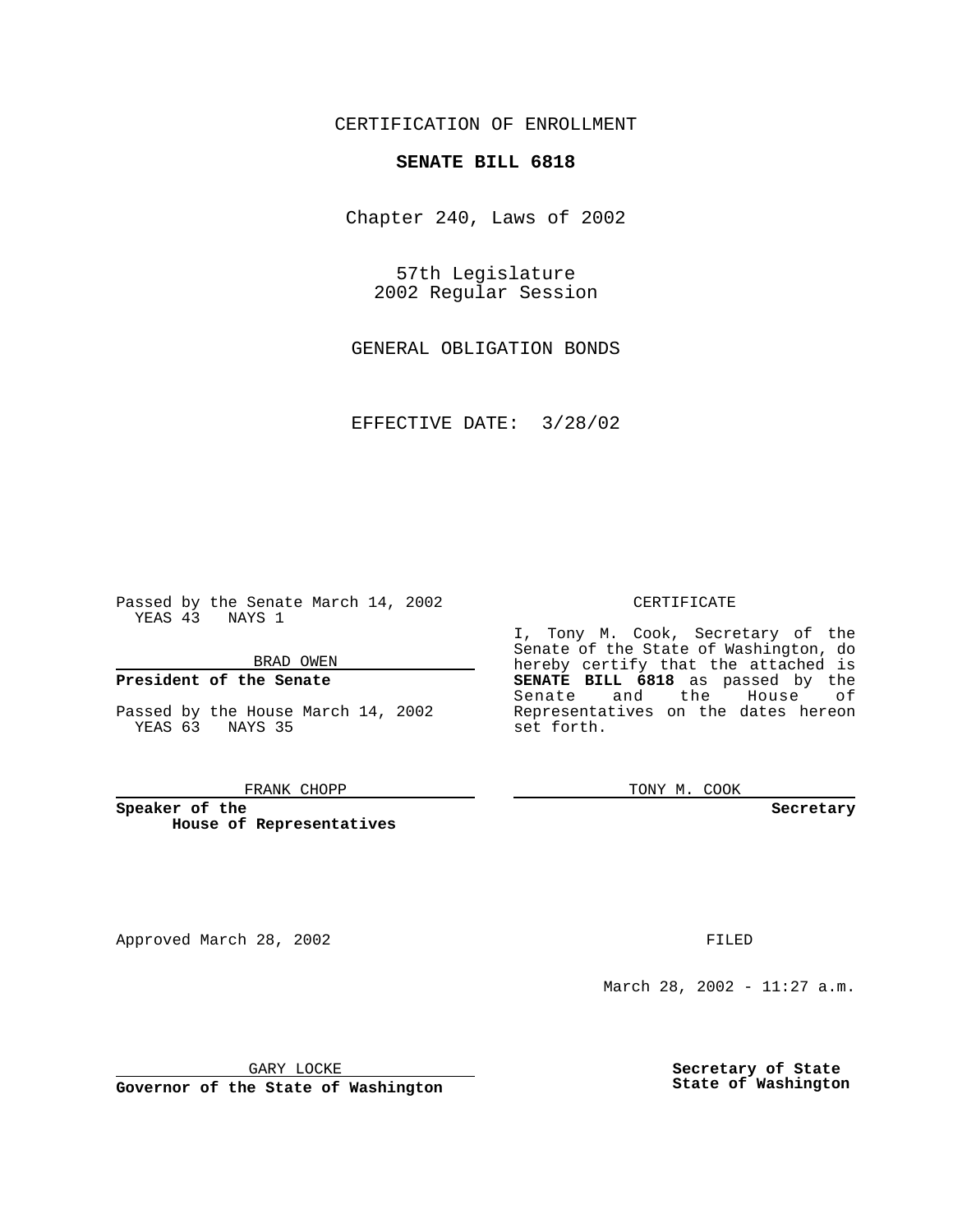## **SENATE BILL 6818** \_\_\_\_\_\_\_\_\_\_\_\_\_\_\_\_\_\_\_\_\_\_\_\_\_\_\_\_\_\_\_\_\_\_\_\_\_\_\_\_\_\_\_\_\_\_\_

\_\_\_\_\_\_\_\_\_\_\_\_\_\_\_\_\_\_\_\_\_\_\_\_\_\_\_\_\_\_\_\_\_\_\_\_\_\_\_\_\_\_\_\_\_\_\_

### AS AMENDED BY THE HOUSE

Passed Legislature - 2002 Regular Session

**State of Washington 57th Legislature 2002 Regular Session By** Senators Fairley and Zarelli

Read first time 02/20/2002. Referred to Committee on Ways & Means.

 AN ACT Relating to state general obligation bonds; amending RCW 39.42.060 and 39.42.070; adding a new chapter to Title 43 RCW; and declaring an emergency.

BE IT ENACTED BY THE LEGISLATURE OF THE STATE OF WASHINGTON:

 NEW SECTION. **Sec. 1.** For the purpose of providing funds for the construction, reconstruction, planning, design, and other necessary costs of the various facilities defined in chapter... (Senate Bill No. 6396), Laws of 2002, the state finance committee is authorized to issue general obligation bonds of the state of Washington in the sum of eighty-nine million seven hundred thousand dollars, or as much thereof as may be required, to finance these projects and all costs incidental thereto. Bonds authorized in this section may be sold at such price as the state finance committee shall determine. No bonds authorized in this section may be offered for sale without prior legislative appropriation of the net proceeds of the sale of the bonds.

 NEW SECTION. **Sec. 2.** (1) The proceeds from the sale of the bonds authorized in section 1 of this act shall be deposited in the state building construction account created by RCW 43.83.020, with eighty-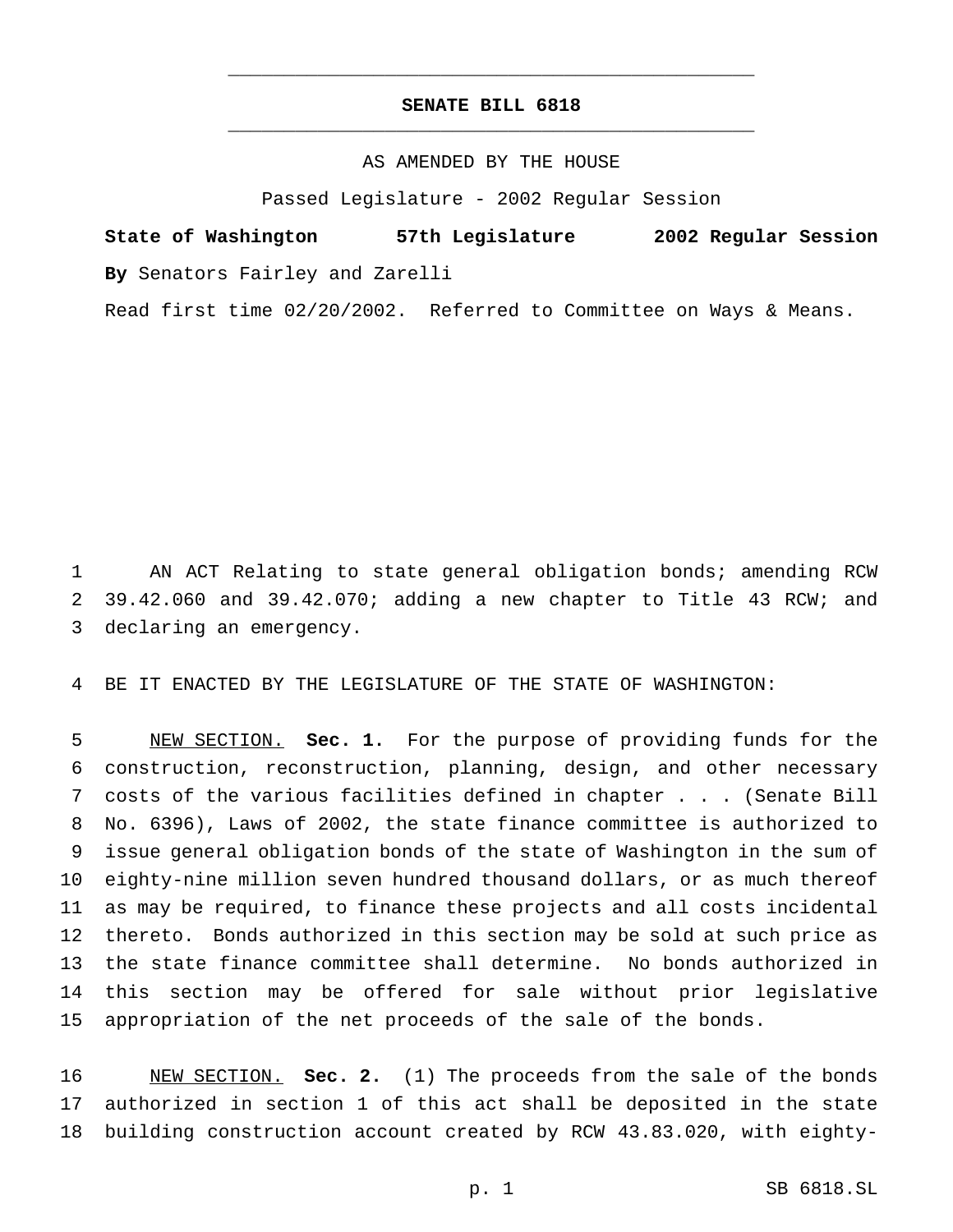seven million five hundred thousand dollars to remain in the state building construction account created by RCW 43.83.020. If the state finance committee deems it necessary to issue the bonds authorized in section 1 of this act as taxable bonds in order to comply with federal internal revenue service rules and regulations pertaining to the use of nontaxable bond proceeds, the proceeds of such additional taxable bonds shall be transferred to the state taxable building construction account in lieu of any transfer otherwise provided by this section. The state treasurer shall submit written notice to the director of financial management if it is determined that any such additional transfer to the state taxable building construction account is necessary. Moneys in the account may be spent only after appropriation.

 (2) These proceeds shall be used exclusively for the purposes specified in this section and for the payment of expenses incurred in the issuance and sale of the bonds issued for the purposes of this section, and shall be administered by the office of financial management subject to legislative appropriation.

 NEW SECTION. **Sec. 3.** (1) The debt-limit general fund bond retirement account shall be used for the payment of the principal of and interest on the bonds authorized in section 1 of this act.

 (2) The state finance committee shall, on or before June 30th of each year, certify to the state treasurer the amount needed in the ensuing twelve months to meet the bond retirement and interest requirements on the bonds authorized in section 1 of this act.

 (3) On each date on which any interest or principal and interest payment is due on bonds issued for the purposes of section 1 of this act the state treasurer shall withdraw from any general state revenues received in the state treasury and deposit in the debt-limit general fund bond retirement account an amount equal to the amount certified by the state finance committee to be due on the payment date.

 NEW SECTION. **Sec. 4.** (1) Bonds issued under section 1 of this act shall state that they are a general obligation of the state of Washington, shall pledge the full faith and credit of the state to the payment of the principal thereof and the interest thereon, and shall contain an unconditional promise to pay the principal and interest as the same shall become due.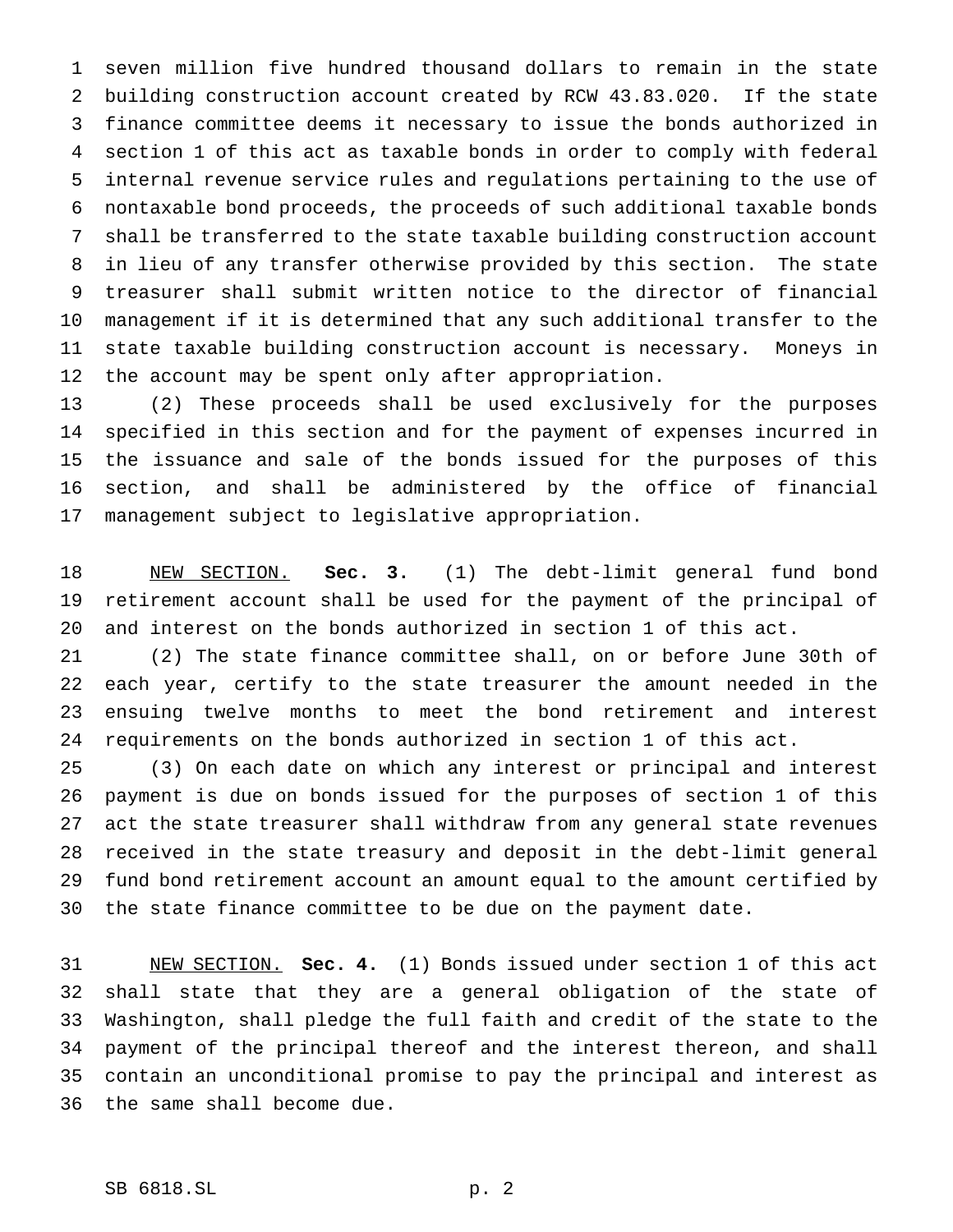(2) The owner and holder of each of the bonds or the trustee for the owner and holder of any of the bonds may by mandamus or other appropriate proceeding require the transfer and payment of funds as directed in this section.

 NEW SECTION. **Sec. 5.** The legislature may provide additional means for raising moneys for the payment of the principal of and interest on the bonds authorized in section 1 of this act, and sections 2 and 3 of this act shall not be deemed to provide an exclusive method for the payment.

 NEW SECTION. **Sec. 6.** The bonds authorized in section 1 of this act shall be a legal investment for all state funds or funds under 12 state control and for all funds of any other public body.

 **Sec. 7.** RCW 39.42.060 and 2001 2nd sp.s. c 9 s 18 are each amended to read as follows:

 No bonds, notes, or other evidences of indebtedness for borrowed money shall be issued by the state which will cause the aggregate debt contracted by the state to exceed that amount for which payments of principal and interest in any fiscal year would require the state to expend more than seven percent of the arithmetic mean of its general 20 state revenues, as defined in  $($  section  $1(c)$  of Article VIII of the 21 Washington state Constitution)) RCW 39.42.070, for the three immediately preceding fiscal years as certified by the treasurer in accordance with RCW 39.42.070. It shall be the duty of the state finance committee to compute annually the amount required to pay principal of and interest on outstanding debt. In making such computation, the state finance committee shall include all borrowed money represented by bonds, notes, or other evidences of indebtedness which are secured by the full faith and credit of the state or are required to be paid, directly or indirectly, from general state revenues and which are incurred by the state, any department, authority, public corporation or quasi public corporation of the state, any state university or college, or any other public agency created by the state but not by counties, cities, towns, school districts, or other municipal corporations, and shall include debt incurred pursuant to section 3 of Article VIII of the Washington state Constitution, but shall exclude the following: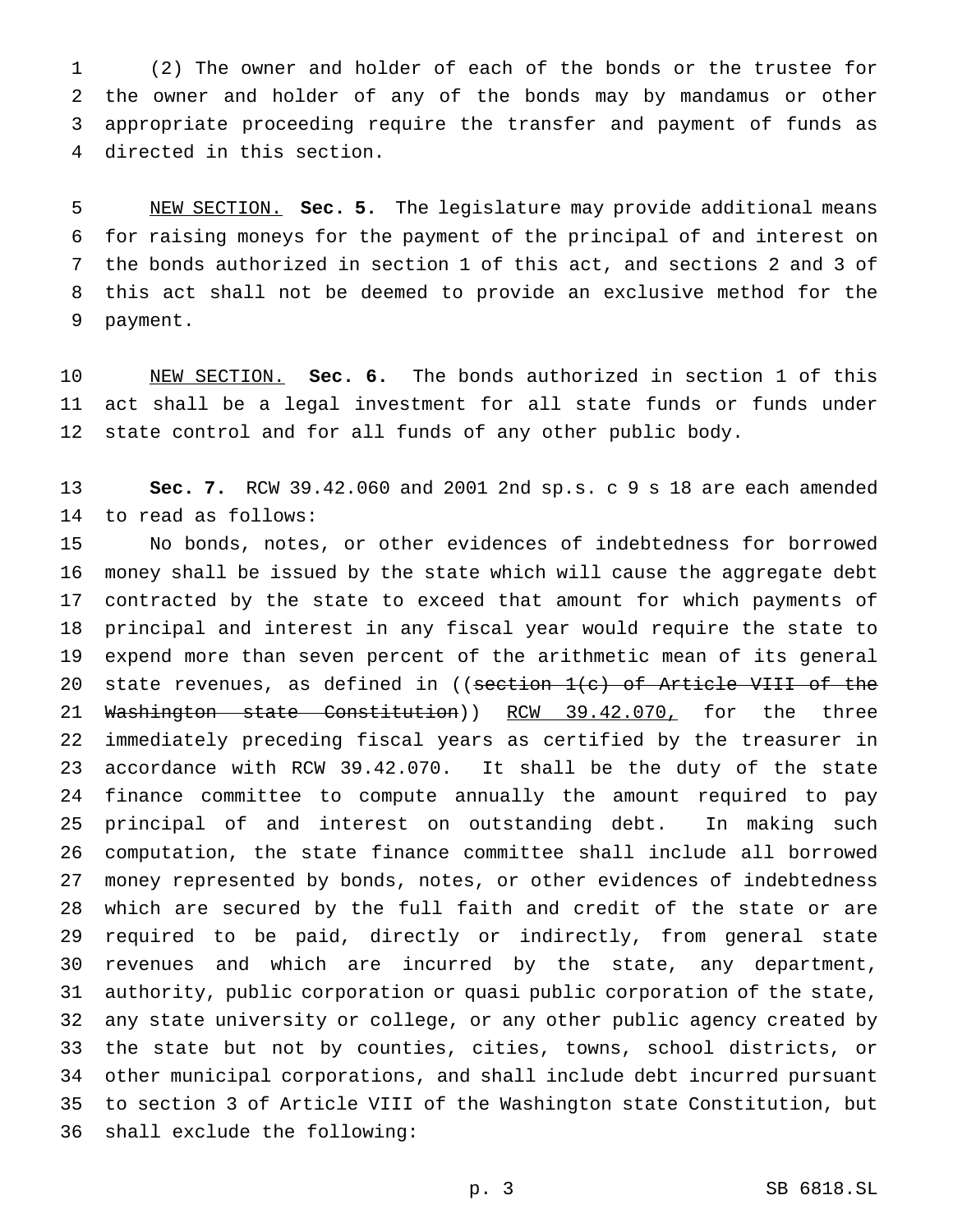(1) Obligations for the payment of current expenses of state government;

(2) Indebtedness incurred pursuant to RCW 39.42.080 or 39.42.090;

(3) Principal of and interest on bond anticipation notes;

(4) Any indebtedness which has been refunded;

(5) Financing contracts entered into under chapter 39.94 RCW;

 (6) Indebtedness authorized or incurred before July 1, 1993, pursuant to statute which requires that the state treasury be reimbursed, in the amount of the principal of and the interest on such indebtedness, from money other than general state revenues or from the special excise tax imposed pursuant to chapter 67.40 RCW;

 (7) Indebtedness authorized and incurred after July 1, 1993, pursuant to statute that requires that the state treasury be reimbursed, in the amount of the principal of and the interest on such indebtedness, from (a) moneys outside the state treasury, except higher education operating fees, (b) higher education building fees, (c) indirect costs recovered from federal grants and contracts, and (d) fees and charges associated with hospitals operated or managed by institutions of higher education;

 (8) Any agreement, promissory note, or other instrument entered into by the state finance committee under RCW 39.42.030 in connection with its acquisition of bond insurance, letters of credit, or other credit support instruments for the purpose of guaranteeing the payment or enhancing the marketability, or both, of any state bonds, notes, or 25 other evidence of indebtedness;

 (9) Indebtedness incurred for the purposes identified in RCW 43.99N.020;

 (10) Indebtedness incurred for the purposes of the school district bond guaranty established by chapter 39.98 RCW;

 (11) Indebtedness incurred for the purposes of replacing the waterproof membrane over the east plaza garage and revising related landscaping construction pursuant to RCW 43.99Q.070; and

 (12) Indebtedness incurred for the purposes of the state legislative building rehabilitation, to the extent that principal and interest payments of such indebtedness are paid from the capitol building construction account pursuant to RCW 43.99Q.140(2)(b).

 To the extent necessary because of the constitutional or statutory debt limitation, priorities with respect to the issuance or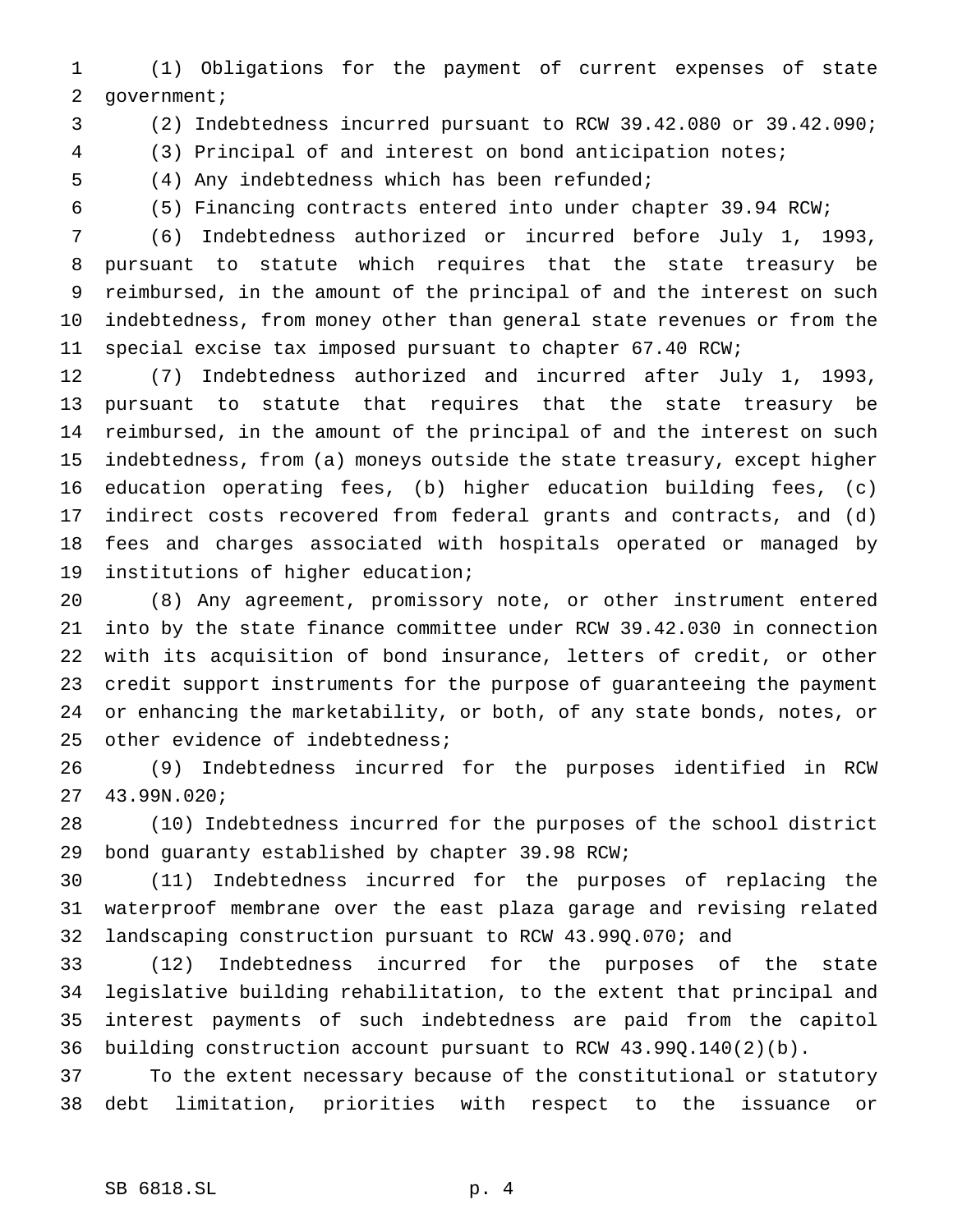guaranteeing of bonds, notes, or other evidences of indebtedness by the state shall be determined by the state finance committee.

 **Sec. 8.** RCW 39.42.070 and 1971 ex.s. c 184 s 7 are each amended to read as follows:

 (1) On or after the effective date of this act, the treasurer shall compute general state revenues for the three fiscal years immediately preceding such date and shall determine the arithmetic mean thereof. As soon as is practicable after the close of each fiscal year 9 thereafter, he or she shall do likewise. In determining the amount of general state revenues, the treasurer shall include all state money received in the treasury from each and every source whatsoever except:  $((+1))$  (a) Fees and revenues derived from the ownership or operation 13 of any undertaking, facility or project;  $((+2))$  (b) moneys received as gifts, grants, donations, aid or assistance or otherwise from the United States or any department, bureau or corporation thereof, or any person, firm or corporation, public or private, when the terms and conditions of such gift, grant, donation, aid or assistance require the application and disbursement of such moneys otherwise than for the 19 general purposes of the state of Washington;  $((+3))$  (c) moneys to be paid into and received from retirement system funds, and performance 21 bonds and deposits;  $((+4))$   $(d)$  moneys to be paid into and received from trust funds including but not limited to moneys received from taxes levied for specific purposes and the several permanent and irreducible funds of the state and the moneys derived therefrom but 25 excluding bond redemption funds;  $((+5))$  (e) proceeds received from the sale of bonds or other evidences of indebtedness. Upon computing general state revenues, the treasurer shall make and file in the office of the secretary of state, a certificate containing the results of such computations. Copies of said certificate shall be sent to each elected official of the state and each member of the legislature. The treasurer shall, at the same time, advise each elected official and each member of the legislature of the current available debt capacity of the state, and may make estimated projections for one or more years concerning debt capacity.

 (2) For purposes of this chapter, general state revenues shall also include revenues that are deposited in the general fund under RCW 37 82.45.180(2) and lottery revenues as provided in RCW 67.70.240(3).